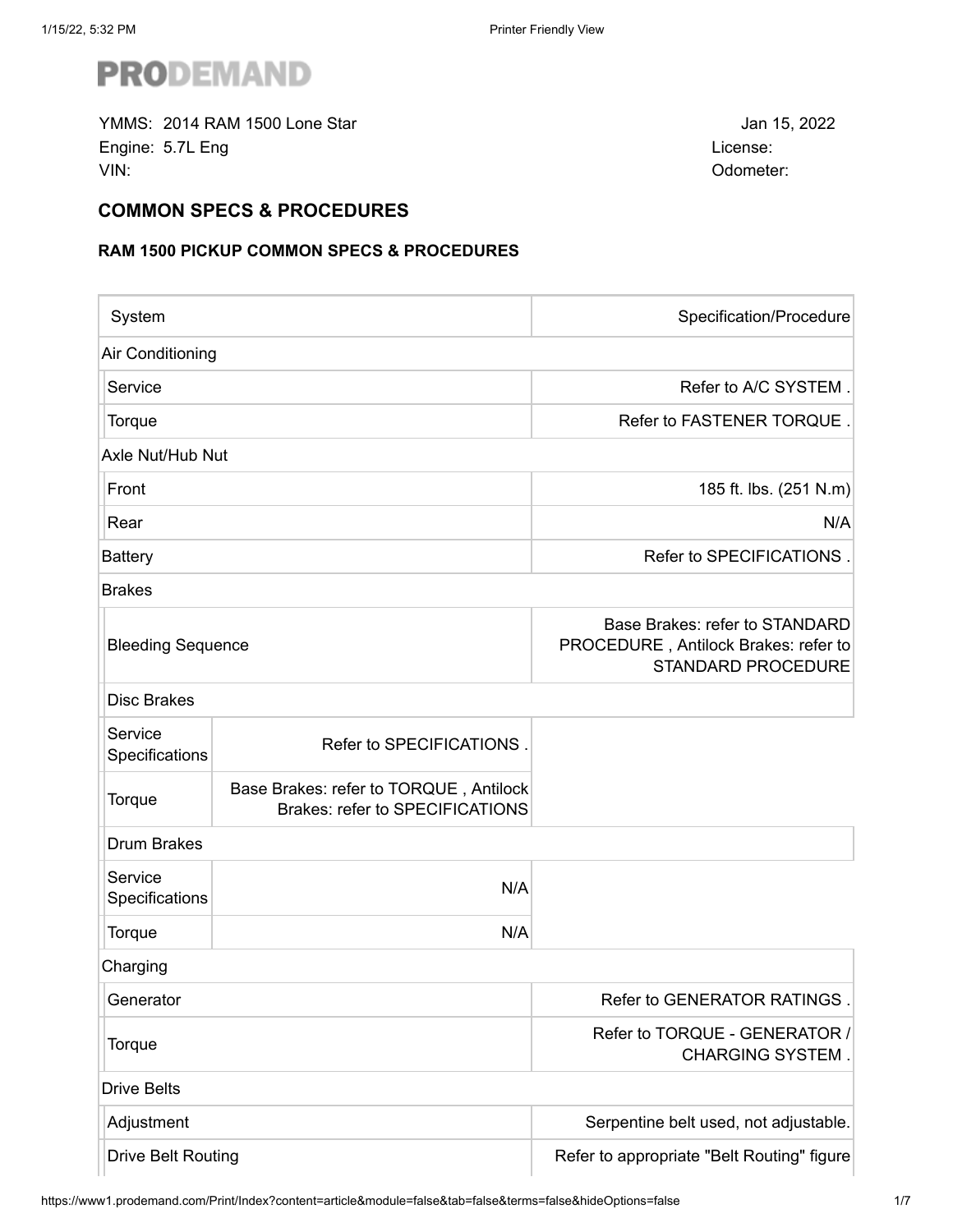I

| <b>Engine Cooling</b>           |                                                                                                                                               |                        |
|---------------------------------|-----------------------------------------------------------------------------------------------------------------------------------------------|------------------------|
|                                 | <b>General Service Specifications</b>                                                                                                         | Refer to FILL VOLUMES. |
| <b>Radiator Cap</b><br>Pressure | 14-to-18 psi (97-to-124 kPa)                                                                                                                  |                        |
| Thermostat R<br>81              | Refer to THERMOSTAT.                                                                                                                          |                        |
| Water Pump R<br>81              | Refer to PUMP, WATER.                                                                                                                         |                        |
| <b>Engine Mechanical</b>        |                                                                                                                                               |                        |
| 3.0L Diesel                     |                                                                                                                                               |                        |
| Compression                     | Compression should not be less than 689<br>kPa (100 psi) and not vary more than 25<br>percent from cylinder to cylinder.                      |                        |
| Oil Pressure                    | See OIL PRESSURE table under<br>SPECIFICATIONS.                                                                                               |                        |
| Overhaul                        | Refer to SPECIFICATIONS.                                                                                                                      |                        |
| Torque                          | Refer to TORQUE.                                                                                                                              |                        |
| 3.6L                            |                                                                                                                                               |                        |
| Compression                     | Compression should not be less than 689<br>kPa (100 psi) and not vary more than 25<br>percent from cylinder to cylinder.                      |                        |
| Oil Pressure                    | See OIL PRESSURE table under<br><b>SPECIFICATIONS</b>                                                                                         |                        |
| Overhaul                        | Refer to SPECIFICATIONS.                                                                                                                      |                        |
| Torque                          | Refer to TORQUE SPECIFICATIONS.                                                                                                               |                        |
| 5.7L                            |                                                                                                                                               |                        |
| Compression                     | Compression should not be less than 689<br>kPa (100 psi) and not vary more than 25<br>percent from cylinder to cylinder.                      |                        |
| Oil pressure                    | At Curb Idle Speed (MIN): 4 psi (25 kPa),<br>@ 3000 RPM: 25-110 psi (170-758 kPa), If<br>pressure is zero at curb idle, DO NOT run<br>engine. |                        |
| Overhaul                        | Refer to SPECIFICATIONS.                                                                                                                      |                        |
| Torque                          | Refer to TORQUE SPECIFICATIONS.                                                                                                               |                        |
| <b>Fluid Specifications</b>     |                                                                                                                                               | See FLUIDS under       |

MAINTENANCE/FLUIDS tab. From within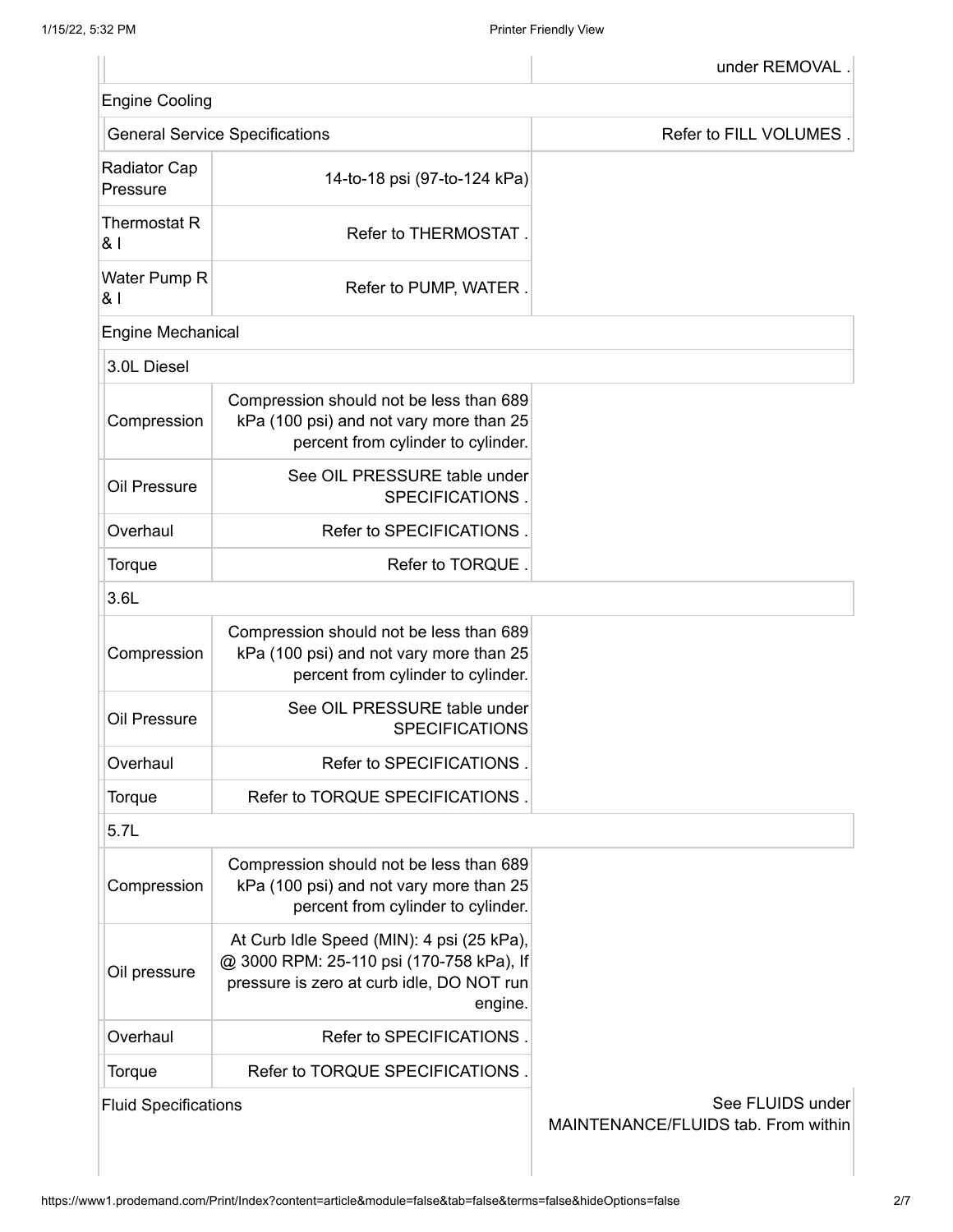**Test** 

I

Manager or Service Writer, click the "30/60/90 Interval" or "Maint." button. Flywheel/Flex Plate/Drive Plate Torque 3.0L Diesel 70 ft. lbs. (95 N.m) 3.6L 70 ft. lbs. (95 N.m) 5.7L Flexplate 70 ft. lbs. (95 N.m) Flywheel 55 ft. lbs. (75 N.m) Fuel System Pressure Specification **Non SRT-4** : 59 psi +/- 5 psi; **SRT-4** : 80 psi +/- 5 psi (552 kPa +/- 34 kPa) Fuel Pressure **Procedure** Refer to CHECKING THE FUEL DELIVERY SYSTEM (HARD START) . Fuel Filter Location Fuel filter is part of fuel pump module. Fuel Filter R & Refer to MODULE, FUEL PUMP . Ignition Firing Order & Cylinder Identification **Refer to FIRING ORDER & CYLINDER IDENTIFICATION** Ignition Wires (Resistance) and the coil On Plug coil On Plug Ignition Wires (Routing) **Coil On Plug** Spark Plug 3.6L Type and the contract of the RER8ZWYCB4 Gap .043 in. (1.1 mm) Torque 10 and 10 and 20 ft. lbs. (27 N.m). 5.7L Type and the contract of the REC14MCC4 Gap .040 in. (1.0 mm) **Torque** 13 (± 2) ft. lbs. (18 (± 3) N.m): Torque critical tapered design. Do not exceed 15 ft. lbs. **Starting** 

Starter  $\overline{\phantom{a}}$  Starter  $\overline{\phantom{a}}$  . The Refer to STARTING SYSTEM .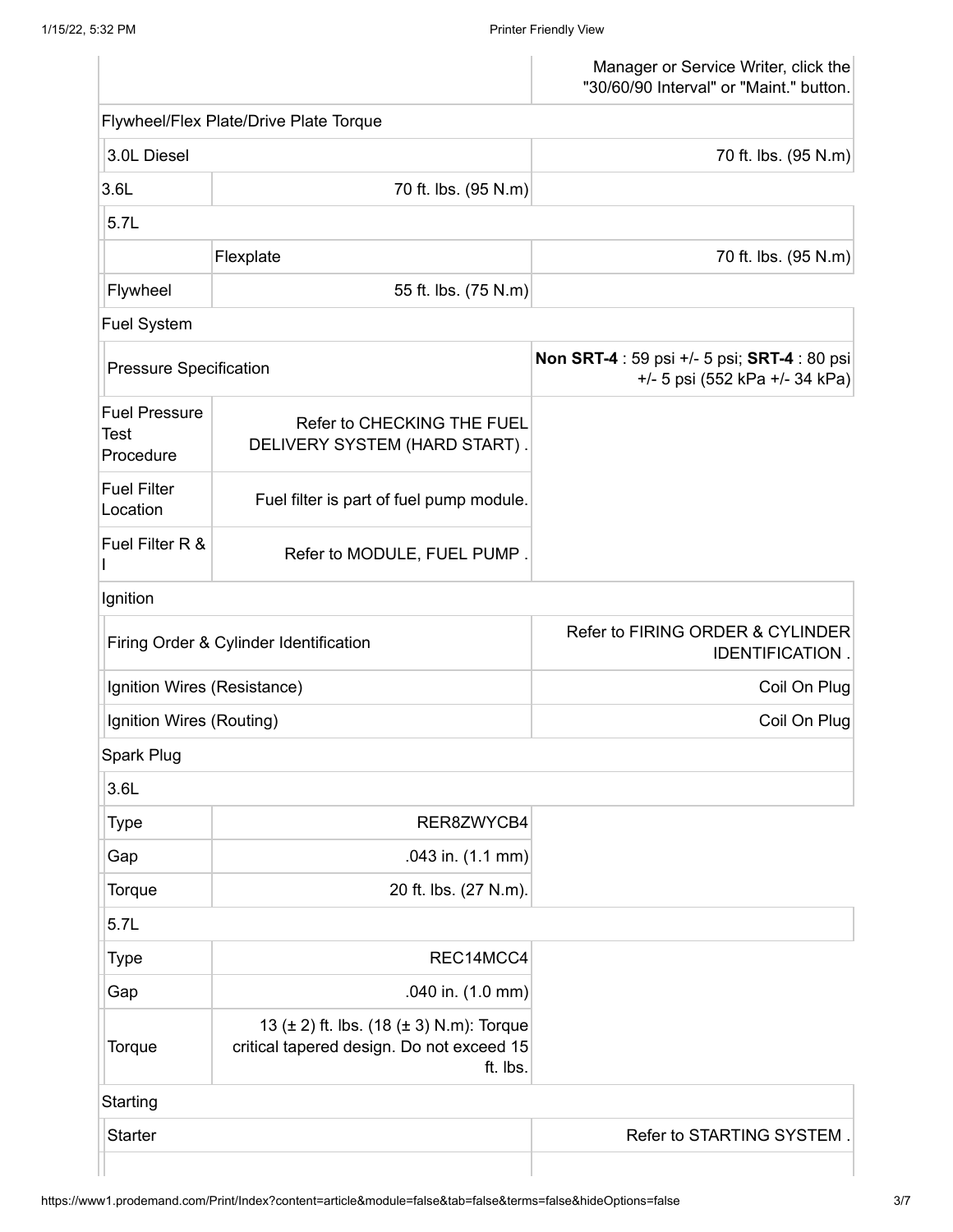| Torque                       |                          | Refer to TORQUE.        |
|------------------------------|--------------------------|-------------------------|
| <b>Wheel Alignment</b>       |                          |                         |
| Adjustment<br>Specifications | Refer to SPECIFICATIONS. |                         |
| Torque                       | Refer to SPECIFICATIONS. |                         |
| Wheel & Tire                 |                          |                         |
| <b>Wheel Lug Nut Torque</b>  |                          | Refer to SPECIFICATIONS |

# **EAGLE ENGINE - 90° V-8 OHV SPECIFICATIONS**

#### **EAGLE ENGINE - 90° V-8 OHV**

| <b>DESCRIPTION</b>               | <b>SPECIFICATION</b>                        |          |
|----------------------------------|---------------------------------------------|----------|
|                                  | Metric                                      | Standard |
| Displacement                     | 5.7 Liters                                  | 348 CID  |
| <b>Bore</b>                      | 99.5 mm                                     | 3.92 in. |
| <b>Stroke</b>                    | 90.9 mm                                     | 3.58 in. |
| <b>Compression Ratio</b>         | 10.5:1                                      |          |
| Max. Variation Between Cylinders | 25%                                         |          |
| <b>Firing Order</b>              | 1-8-4-3-6-5-7-2                             |          |
| Lubrication                      | <b>Pressure Feed - Full Flow Filtration</b> |          |
| <b>Cooling System</b>            | <b>Liquid Cooled</b>                        |          |
| <b>Cylinder Block</b>            | Cast Iron                                   |          |
| <b>Cylinder Head</b>             | Aluminum                                    |          |
| Crankshaft                       | Nodular Iron                                |          |
| Camshaft                         | Cast Iron                                   |          |
| <b>Pistons</b>                   | <b>Aluminum Alloy</b>                       |          |
| <b>Connecting Rods</b>           | <b>Powdered Metal</b>                       |          |

# **ENGINE FIRING ORDER - 4.7L**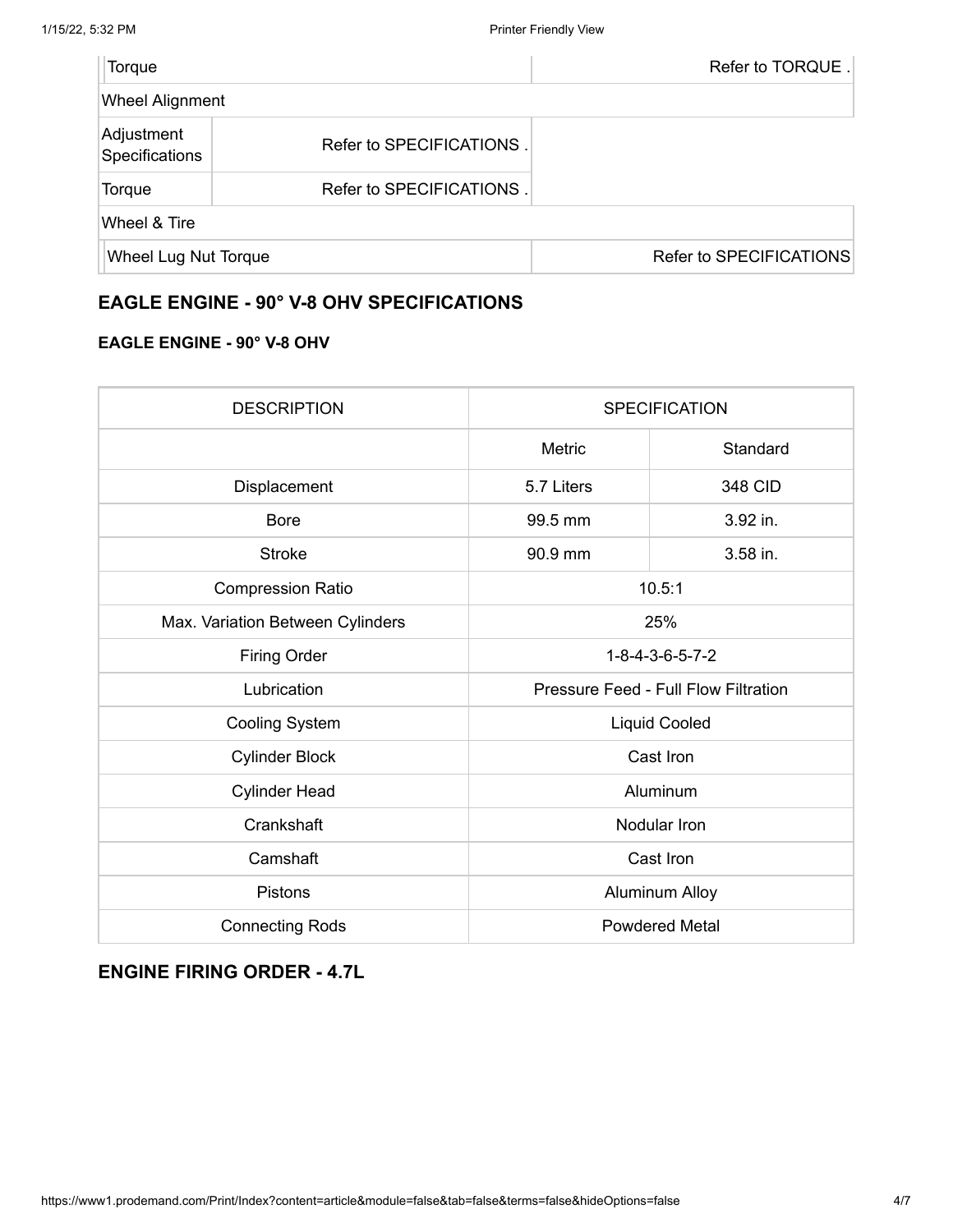Fig 1: Identifying Engine Firing Order - 3.7L V6



Courtesy of CHRYSLER GROUP, LLC

# **ENGINE FIRING ORDER - 5.7L**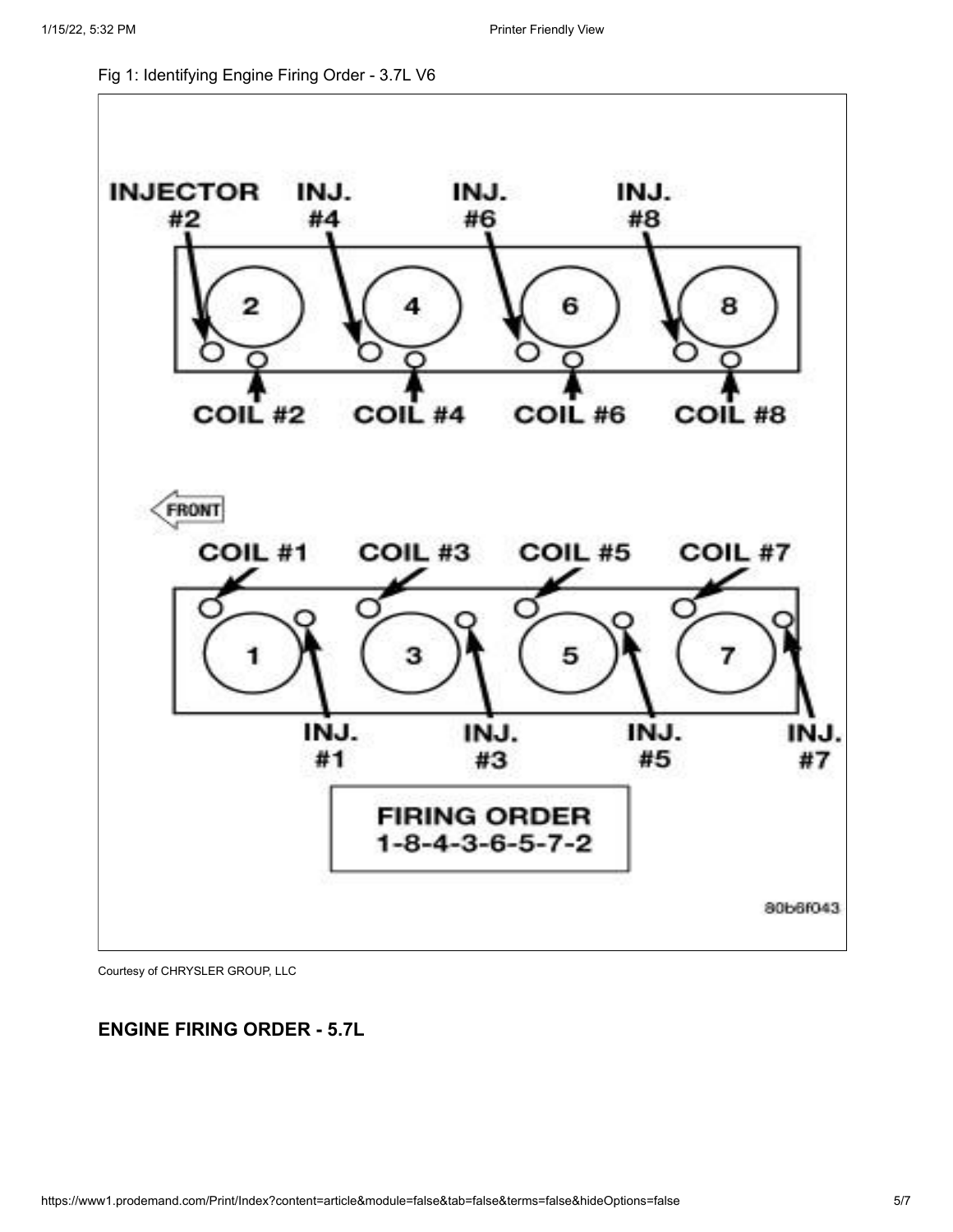Fig 2: Engine Cylinder Arrangement - 5.7L



Courtesy of CHRYSLER GROUP, LLC

The firing order for the 5.7L is 1-8-4-3-6-5-7-2.

### **FIRING ORDER & CYLINDER IDENTIFICATION**

[Question: Where are the spark plug gaps](https://www1.prodemand.com/Api/Tips/GetPosts/36649)

[Question: ignition coil - 2001 Grand Caravan](https://www1.prodemand.com/Api/Tips/GetPosts/21743)

NOTE: This information is intended as a quick reference for firing order and cylinder identification only. The information provided covers many vehicles and may include some information that does not apply to the vehicle you have currently selected.

#### **V8 ENGINE**